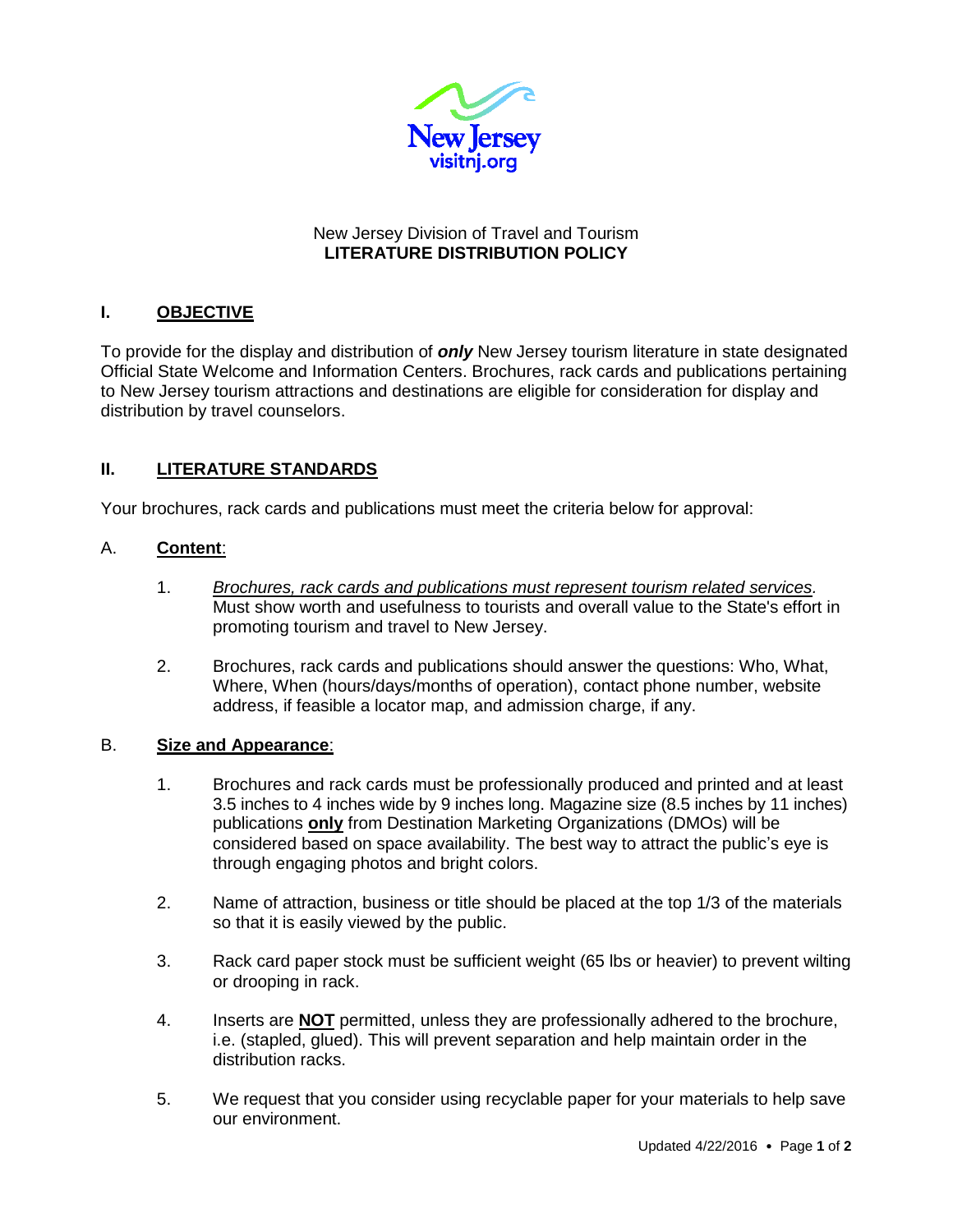## **III. APPROVAL PROCESS**

Completed application, site selection form, and an electronic PDF of the materials must be sent to: Steven Leonard by mail (see address below), email at [Steven.Leonard@sos.nj.gov](mailto:Steven.Leonard@sos.nj.gov) or fax to 609-633-7418. Please mail **two** brochure samples to: NJ Division of Travel and Tourism, Attn: Steven Leonard, P.O. Box 460, Trenton, NJ 08625-0460.

## **IV. SHIPPING**

- A. Materials must be shipped or delivered directly to the Welcome and Information Centers, Monday through Friday, between 9:00 a.m. and 3:00 p.m.
- B. Advertisers are responsible for all shipping charges.
- C. C.O.D. will not be accepted.
- D. Boxes must be of sturdy cardboard construction, tightly packed and cannot weigh more than 20 lbs each.
- E. Please adhere to the maximum number of brochures that may be sent to each Welcome and Information Center. Some may receive 200, while others may receive a maximum of 25, due to space limitations. The number for each center is listed on the site check-off form and shipping/mailing instructions sheet sent to you after approval.
- F. Important to include in your shipment: name, address, telephone number and email address (or business card) so the travel counselor can contact you when your materials needs replenishing.
- G. A phone call or email will be sent to you by the center staff when your materials needs to be replenished.

#### **V. DISCLAIMER**

The distribution and display of public and private tourism industry materials at New Jersey's Official Welcome and Information Centers does not constitute an endorsement or recommendation of the product/service or guarantee the accuracy of the information provided.

The New Jersey Division of Travel and Tourism remains the controlling authority at all times and has the right to remove or disqualify materials from the display at any time for just cause.

Every effort will be made to display approved brochures, rack cards and magazines. Should rack space be limited, materials will be rotated in and out of the available display space on an equitable basis.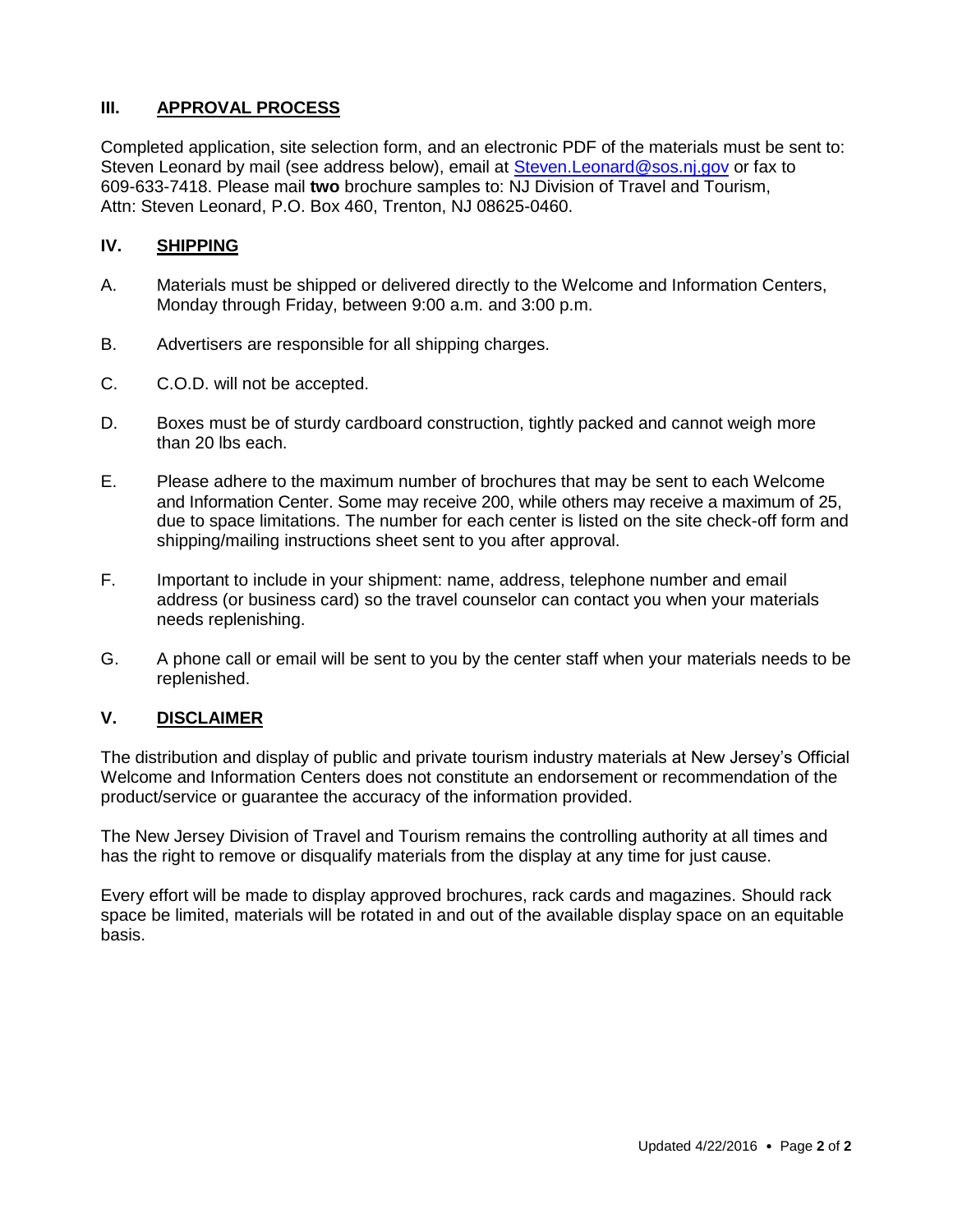

## New Jersey Division of Travel and Tourism **LITERATURE DISTRIBUTION APPLICATION**

| 1. |                                                                                                                                                                              |  |  |
|----|------------------------------------------------------------------------------------------------------------------------------------------------------------------------------|--|--|
| 2. |                                                                                                                                                                              |  |  |
|    |                                                                                                                                                                              |  |  |
| 3. |                                                                                                                                                                              |  |  |
| 4. |                                                                                                                                                                              |  |  |
| 5. |                                                                                                                                                                              |  |  |
| 5. |                                                                                                                                                                              |  |  |
| 6. |                                                                                                                                                                              |  |  |
| 7. | <b>Briefly Describe:</b>                                                                                                                                                     |  |  |
|    | (A). How does your company/organization serve the traveling public?                                                                                                          |  |  |
|    |                                                                                                                                                                              |  |  |
|    |                                                                                                                                                                              |  |  |
|    |                                                                                                                                                                              |  |  |
|    | (C). Facility Open: ______________ Year-Round _______________ Seasonal                                                                                                       |  |  |
|    |                                                                                                                                                                              |  |  |
|    | I have read and understand the guidelines pertaining to the Literature Distribution Policy at New<br>Jersey Division of Travel and Tourism, Welcome and Information Centers: |  |  |
|    | Signature ______                                                                                                                                                             |  |  |

**Need help?** Contact Steven Leonard at [Steven.Leonard@sos.nj.gov](mailto:Steven.Leonard@sos.nj.gov) or 609-292-5756. Return by email, fax to 609-633-7418 or mail to NJ Division of Travel and Tourism, Attn: Steven Leonard, P.O. Box 460, Trenton, NJ 08625-0460.